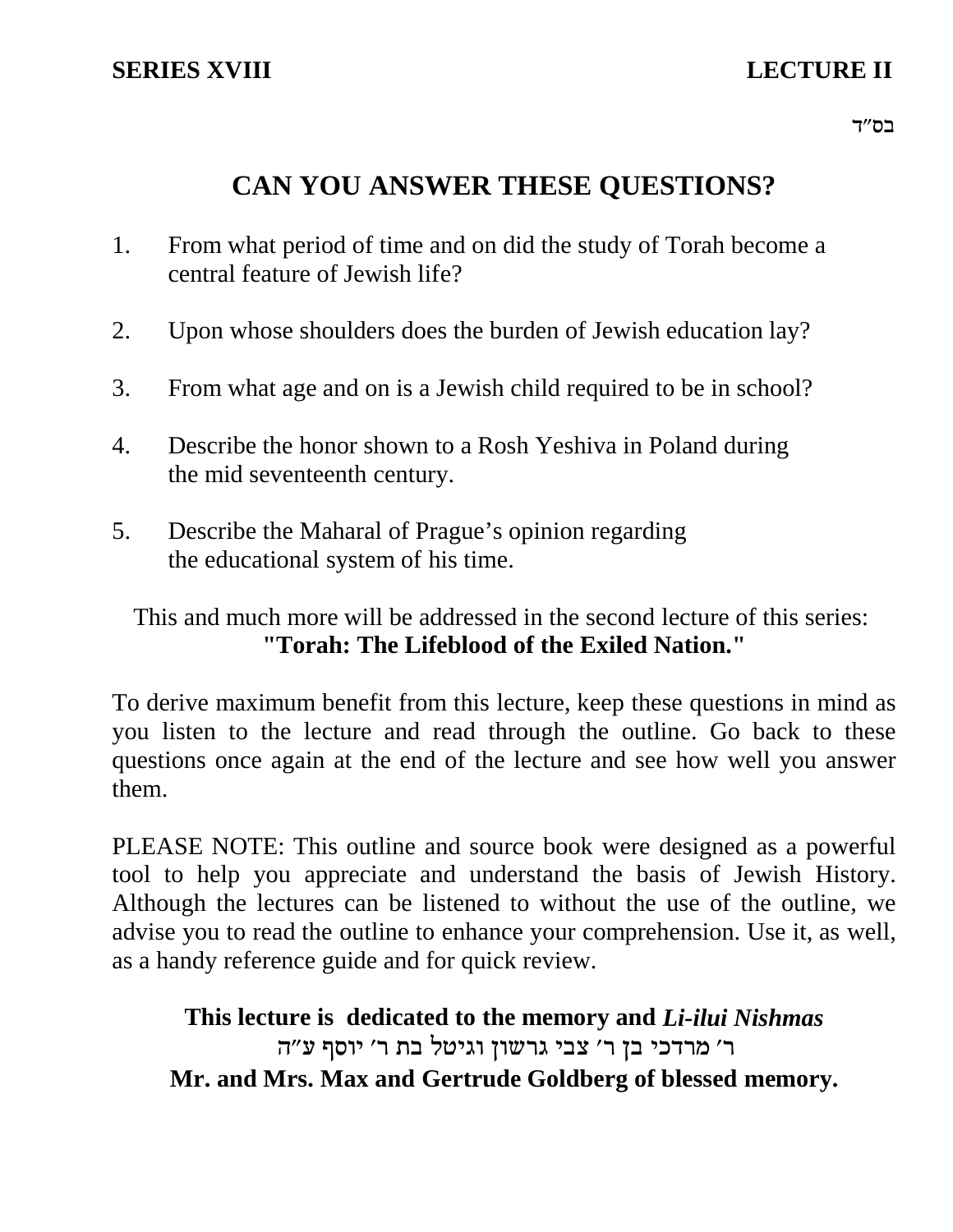#### THE EPIC OF THE ETERNAL PEOPLE Presented by Rabbi Shmuel Irons

#### Series XVIII Lecture #2

#### TORAH: THE LIFEBLOOD OF THE EXILED NATION

 $\mathbf{I}$ . The Love of Torah

A.

## אמר רבי נתן אין לך אהבה כאהבת התורה. אבות דרבי נתן כח:א

Rabbi Nasan said: There is no love like the love of Torah. Avos D'Rabbi Nasan 28:1

**B.** 

אַשְׁרֵי הָאִישׁ אֲשֶׁר לֹא הָלַךְ בַּעֲצַת רְשָׁעִים וּבְדֶרֶךְ חַטָּאִים לֹא עָמָד וּבְמוֹשַׁב לֵצִים לֹא יָשָׁב: כִּי אִם בְתוֹרָת ד׳ חֻפְּצוֹ וּבְתוֹרַתוֹ יֵהְגֶּה יוֹמֵם וַלַיִלַּה תהלים פרק אּא/ב

Fortunate is the man who does not walk in the counsel of the wicked, nor stands in the way of the sinners, nor sits in the seat of the scornful. But his **delight** is in the Torah of the L-rd and in His Torah does he meditate day and night. Psalms 1:1,2

 $\mathcal{C}$ .

לַמְנַצֵּחַ מְזִמוֹר לְדַוְד . . . . תּוֹרַת ד׳ תִּמִימַה מְשִׁיבַת נָפֵשׁ עֲדוּת ד׳ נֵאֱמַנַה מַחְכִּימַת פֵּתְי: . . . . תּוֹרַת ד׳ . יְשָׁרִים מְשַׂמְחֵי לֶב מְצְוַת ד' בָּרָה מְאִירַת עֵינַיִם: יִרְאַת ד' | טְהוֹרָה עוֹמֶרֶת לָעָד מְשִׁפְּטֵי ד' אֱמֶת צָדְקוּ יַחִדֵּו: הַנְחֲמַדִים מְזַהַב וּמִפָּז רַב וּמִתוּקִים מִדְבָשׁ וְנֹפֶת צוּפִים: תהלים פרק יט:א,ח-יא

To the chief musician, a psalm of David. The Torah of the L-rd is perfect, restoring the soul; the testimony of the L-rd is sure making wise the simple. The statutes of the L-rd are right, rejoicing the heart; the commandment of the L-rd is pure, enlightening the eyes. The fear of the L-rd is pure enduring for ever; the judgments of the L-rd are true and righteous altogether. More to be desired are they than gold, yea, than much fine gold; sweeter also than honey and the honeycomb. Psalms 19:1, 8-11

D.

מַה אַהַבְתִּי תוֹרַתֶךְ כַּל הַיּוֹם הָיא שִׂיחַתִי: תהלים קיט:צז

Oh, how I love Your Torah! It is my meditation (conversation) all the day. Psalms 119:97

Π. Education: The Historical Vocation of the Jewish People

 $A_{\cdot}$ 

רַק הִשָּׁמֶר לְךָ וּשְׁמֹר נַפְשְׁךָ מְאֹד פֶּן תִּשְׁכַּח אֶת הַדְּבָרִים אֲשֶׁר רָאוּ עֵינֶיךְ וּפֶן יָסוּרוּ מִלְּבָבְךָ כֹּל יְמֵי חַיֶּיךָ<br>וְהוֹדַעְתָּם לְבָנֵיךָ וְלִבְנֵי בָנֶיךָ: דברים דּ:ט

Only take heed to yourself, and keep your soul diligently, lest you forget the things which your eyes have seen, and lest they depart from your heart all the days of your life; but teach them to your sons, and to your sons' sons. Deuteronomy 4:9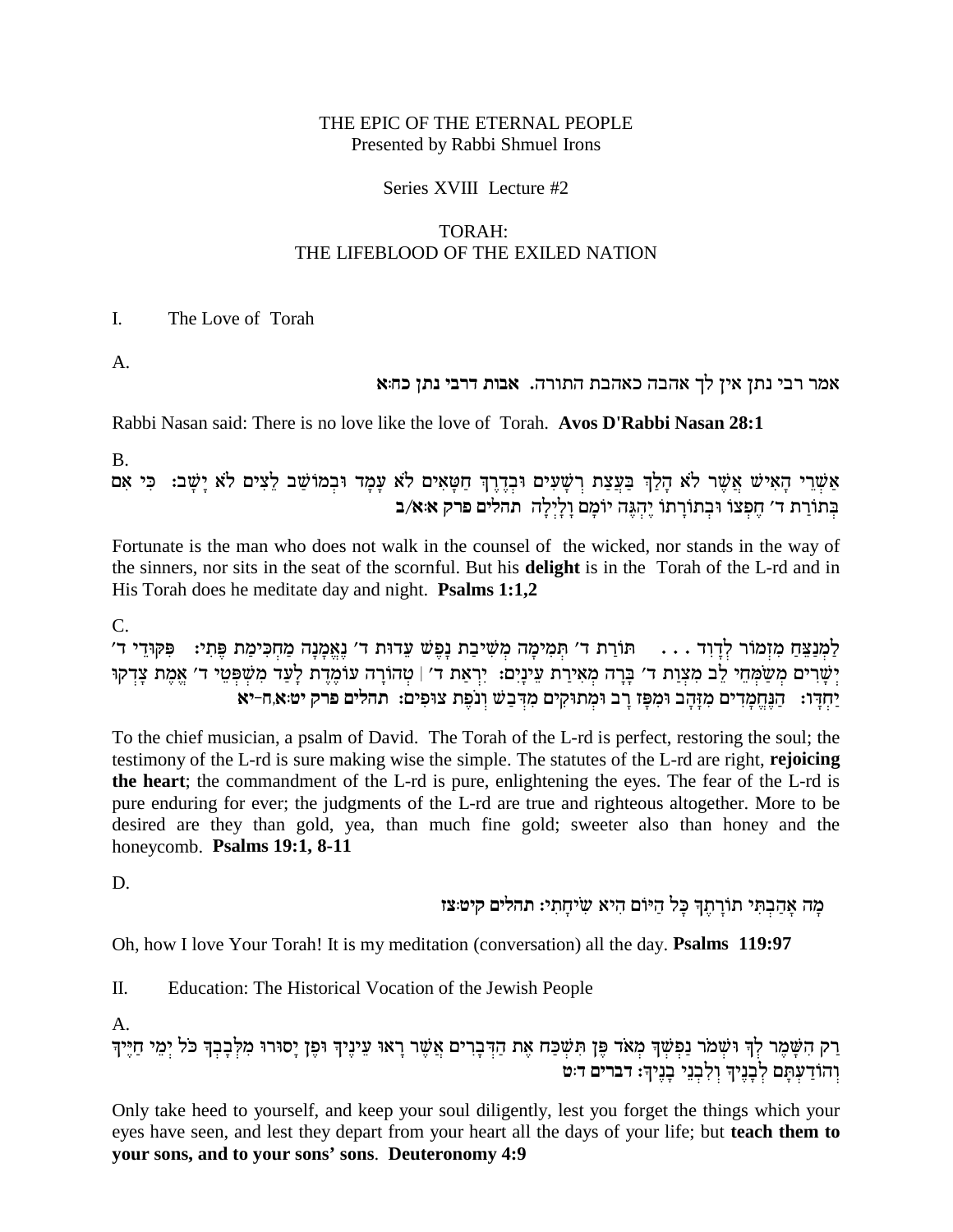$B<sub>1</sub>$ 

וְהָיוּ הַדְּבָרִים הָאֵלֶּה אֲשֶׁר אָנֹכִי מְצַוְּךָ הַיּוֹם עַל לְבָבֶךְ: וְשִׁנַּנְתָּם לְבָנֶיךָ וְדִבַּרְתָּ בָּם בְּשִׁבְתְּךָ בְּבֵיתֶךְ וּבְלֵכְתְּךְ בַדֶּרֶךְ וּבְשָׁכְבְרְ וּבְקוּמֶךְ: דברים וּוּ-ז

And these words, which I command you this day, shall be in your heart; And you shall teach them diligently to your children, and shall talk of them when you sit in your house, and when you walk by the way, and when you lie down, and when you rise up. Deuteronomy 6:6-7

 $C_{\cdot}$ 

וְלְמַרְתֵּם אֹתָם אֶת בְּנֵיכֶם לְדַבֵּר בַּם בְּשָׁבְתִּךְ בְּבֵיתֵךְ וּבְלֶכְתְּךָ בָדֶרֶךְ וּבְשָׁכְבָּךְ וּבְקוּמֵךְ: דברים יאוּיט

And you shall teach them to your children, speaking of them when you sit in your house, and when you walk by the way, when you lie down, and when you rise up. Deuteronomy 11:19

D.

אמר רבי חמא ברבי חנינא: מימיהן של אבותינו לא פרשה ישיבה מהם. היו במצרים ישיבה עמהם, שנאמר (שמות ג) לך ואספת את זקני ישראל, היו במדבר ישיבה עמהם, שנאמר (במדבר יא) אספה לי שבעים איש מזקני ישראל. אברהם אבינו זקן ויושב בישיבה היה, שנאמר (בראשית כד) ואברהם זקן בא בימים, יצחק אבינו זקן ויושב בישיבה היה שנאמר (בראשית כז) ויהי כי זקן יצחק, יעקב אבינו זקן ויושב בישיבה היה, שנאמר (בראשית מח) ועיני ישראל כבדו מזקן. אליעזר עבד אברהם זקן ויושב בישיבה היה, שנאמר (בראשית כד) ויאמר אברהם אל עבדו זקן ביתו המשל בכל אשר לו, אמר רבי אלעזר: שמושל בתורת רבו. (בראשית טו) הוא דמשק אליעזר אמר רבי אלעזר: שדולה ומשקה מתורתו של רבו לאחרים. אמר רב: קיים אברהם אבינו כל התורה כולה, שנאמר (בראשית כו) עקב אשר שמע אברהם בקלי וגו׳. אמר ליה רב שימי בר חייא לרב: ואימא שבע מצות הא איכא נמי מילה. ואימא שבע מצות ומילה אמר ליה: אם כן מצותי ותורתי למה לי? אמר רבא ואיתימא רב אשי: קיים אברהם אבינו אפילו עירובי תבשילין, שנאמר תורתי אחת תורה שבכתב ואחת תורה שבעל פה. יומא כח:

R. Hama b. Hanina said: Our ancestors were never left without the scholars' council (ישיבה). In Egypt they had the scholars' council, as it is said (Exodus 3:16), "Go and gather the elders of Israel together;" in the wilderness they had the scholars' council, as it is said (Numbers 11:16), "Gather unto Me seventy men of the elders of Israel;" our father Avraham was an elder and a member of the scholars' council, as it is said (Genesis 24:1), "And Avraham was an elder ( $\overline{5}$ zaken) well advanced in age;" our father Yitzchak was an elder and a member of the scholars' council, as it is said (Genesis 27:1), "And it came to pass when Yitzchak was an elder [zaken];" our father Yakov was an elder and a member of the scholars' council, as it is said (Genesis 48:10), "Now the eyes of Yisrael were dim with age [zaken];" [even] Eliezer, the servant of Avraham was an elder and a member of the scholars' council, as it is said (Genesis 24:2), "And Avraham said unto his servant, the elder of his house, that ruled over all he had," which R. Elazar explained to mean that he ruled over [knew, controlled] the Torah of his master. "Eliezer of Damascus" (Genesis 15:2): R. Elazar said, He was so called because he drew and gave drink to others of his master's teachings. Rav said: Our father Abraham kept the whole Torah, as it is said (Genesis 26:5), "Because Avraham hearkened to My voice [kept My charge, My commandments, My statutes, and My laws]." R. Shimi b. Hiyya said to Rav: Say, perhaps, that this refers to the seven laws? — Surely there was also that of circumcision! Then say that it refers to the seven laws and circumcision [and not to the whole Torah]? — If that were so, why does Scripture say: 'My commandments and My laws'? Rava or R. Ashi said: Avraham, our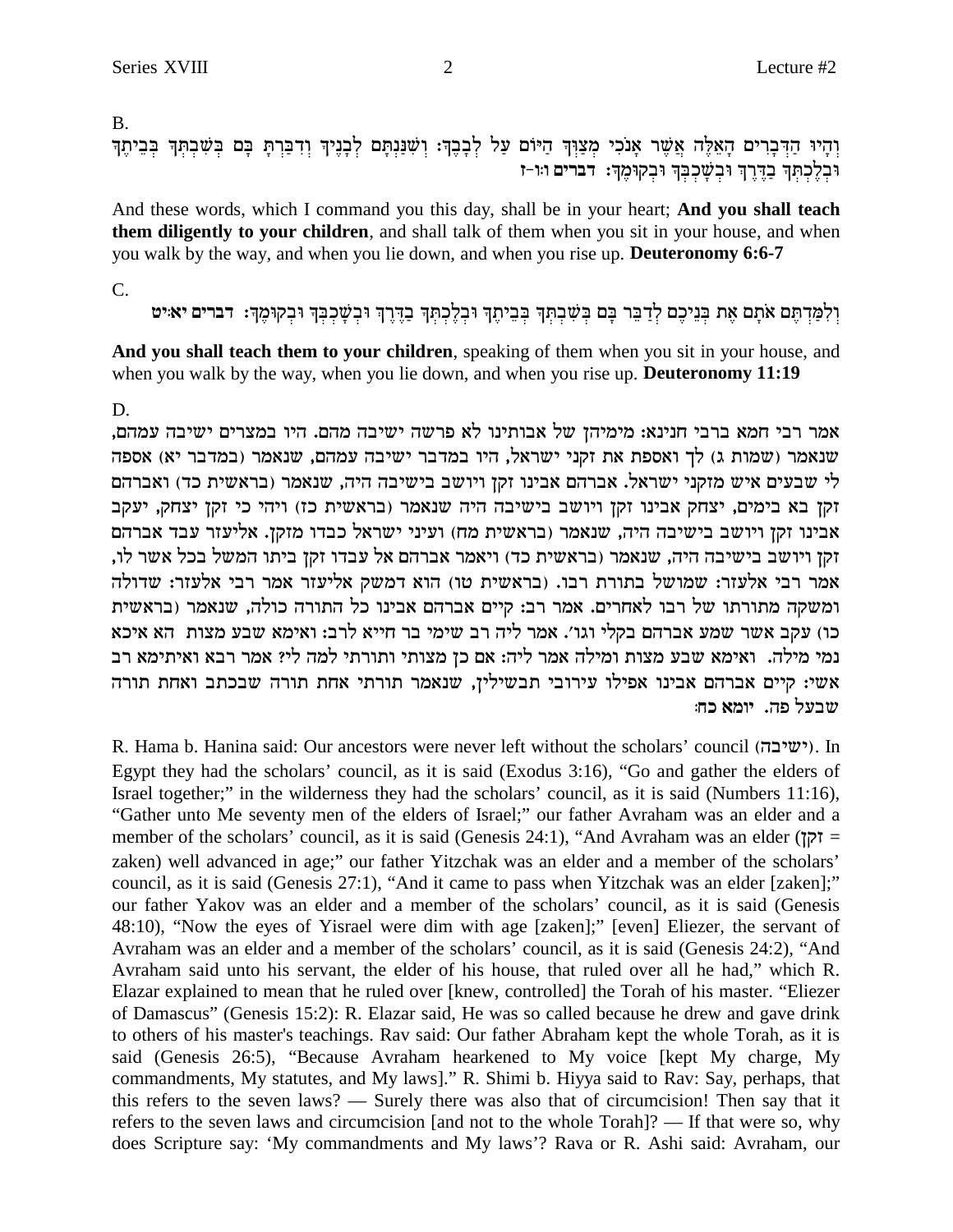father, kept even the law concerning the 'eruv of the dishes (tavshilin),' as it is said: 'My Torahs': one being the written Torah, the other the oral Torah. Yoma 28b

E. Our principle care of all is this: to educate our children well, and we think it to be the most necessary business of our whole life to observe the laws that have been given us and to keep those rules of piety that have been delivered down to us. Josephus, Against Apion Book **I** Par. 12

But for our people, if anybody but asks any one of them about our laws, he will more  $F_{\cdot}$ readily tell him all than he will tell his own name and this is in consequence of our having learned them as soon as we became sensible of any thing and of our having them, as it were, engraved on our souls. Josephus, Against Apion Book II Par. 19

G.

מתוך קנאת ד׳ ואהבת תורה הם שולחים את כל בניהם ללמוד כדי שיבינו בתורת ד׳. היהודי, גם העני שבעניים אם יש לו עשרה בנים ישלח אותם ללמוד. . . . ולא רק את הבנים אלא אף את הבנות. מתוך דברי תיאולוג נוצרי, תלמידו של אבאלארדוס. סוף המאה הי״ב למספרם

As a result of a G-dly passion and a love of Torah do [the Jews] send their children to study in order that they know G-d's Torah. Even the poorest of the Jewish poor, who has ten sons, will send them all away to study Torah. . . . And not just the sons, but also the daughters [are educated in Torah]. The words of a twelfth century Christian theologian who was a disciple of Peter Abelard

Ш. Education and the Jewish Community

 $A_{\cdot\cdot}$ 

מצות עשה על האיש ללמד את בנו תורה. ואם לא למדו אביו, חייב ללמד לעצמו. (וע״ל סי׳ דמ״ו *סעיף ו׳).* שולחן ערוך יורה דעה סימן רמה סעיף א

There is a positive commandment to teach one's son Torah. If the father hadn't taught him Torah, he, himself, is required to see to it that he becomes educated. Shulchan Aruch Yoreh **Deah 245:1** 

**B.** 

כשם שמצוה ללמד את בנו, כך מצוה ללמד את בן בנו, שנאמר: והודעתם לבניך ולבני בניך (דברים ד: ט). ולא לבן בנו בלבד, אלא מצוה על כל חכם מישראל ללמד לתלמידים, שגם הם נקראים בנים, אלא שמצוה להקדים בנו לבן בנו, ובן בנו לבן חבירו. שולחן ערוך יורה דעה סימן רמה סעיף ג

Just as there is a commandment to teach one's son, so too is there a commandment to teach one's son's son, as it says (Deuteronomy 4:9), "Teach them to your sons, and to your sons' sons." And this requirement is not limited to just your sons' sons, but rather there is a commandment upon every scholar in Israel to teach students, for they too are considered to be [akin to] sons. One is required, however, to give preference to one's son over his sons' son and to give preference to one's sons' son over one's neighbor's son. Shulchan Aruch Yoreh Deah 245:3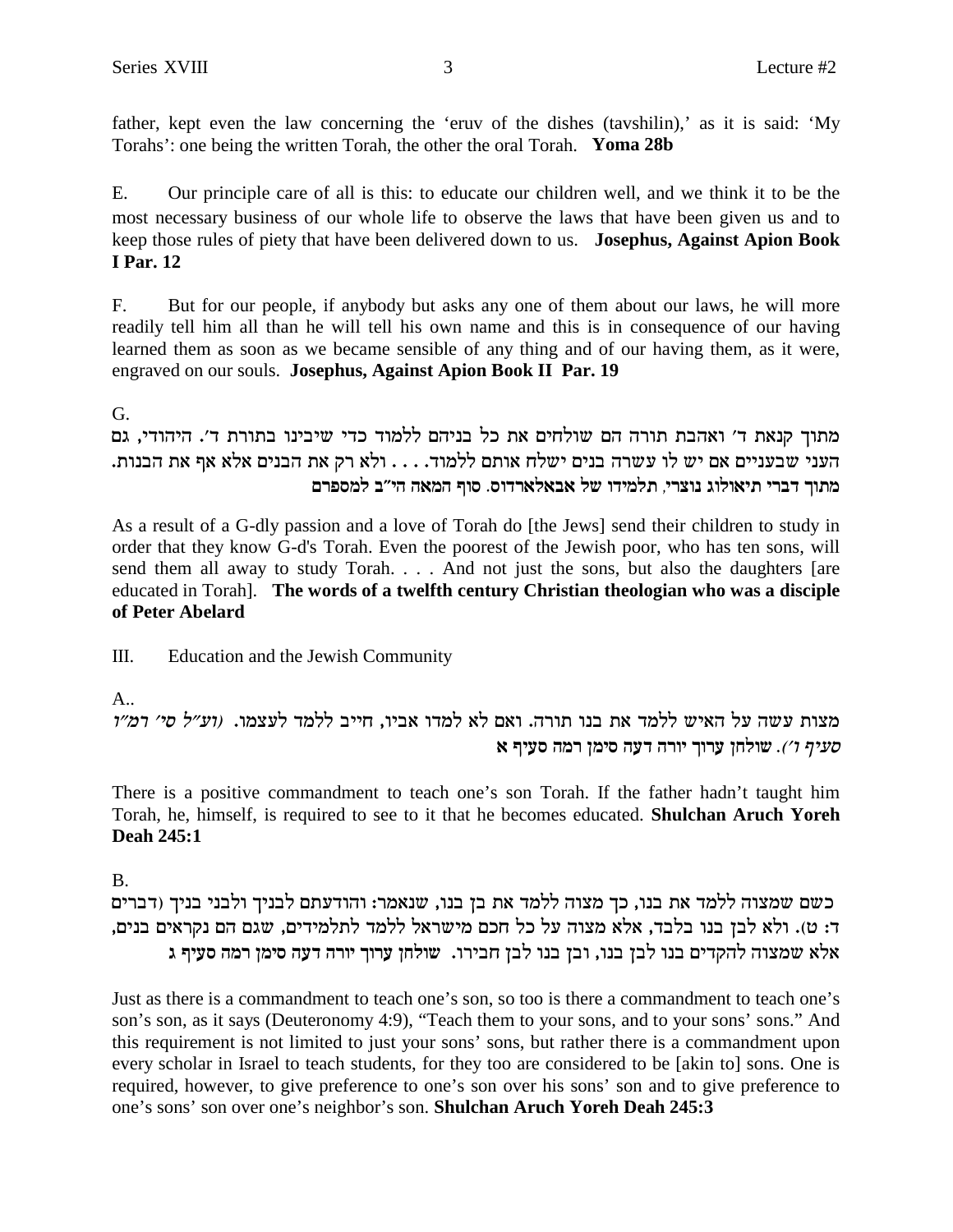$C_{\cdot}$ 

חייב להשכיר מלמד לבנו, ללמדו. אבל לבן חבירו, אינו חייב להשכיר. *הגה: והיו כופין ליה לשכור* לבנו מלמד. ואם אינו בעיר, ויש לו נכסים, אם אפשר לאודועי ליה מודיעים ליה; ואם לאו, יורדים *לנכסיו ושוכרים מלמד לבנו. (הגהות מיימוני פ״א דת״ת בשם הר״מ). שולחן ערוך יורה דעה* סימן רמה **c sirq**

One is required to hire a teacher for his son. He is not required, however, to [shoulder the burden to] hire a teacher for his neighbor's son. *Gloss: If the person does not want to voluntarily hire a teacher for his son, then the community would force him to do so. If he isn't present in the city and he has property, if it is at all possible to inform him, we do so, otherwise, we go down to his property [and sell it] in order that he hire a teacher for his son.* **Shulchan Aruch Yoreh Deah 245:4**

### D.

חייב כו' לבנו – כתב מהרש"ל דה"ה לבן בנו ומביאו הפרישה ובכ"מ ריש פרק א' מהלכות ת"ת כתב גם כן ז"ל ואפשר דגם לבן בנו חייב להשכיר לו מלמד והוא הדין לבן בן בנו. ש"ך יורה דעה סימן **x** *d* **d dn** 

**One is required to hire a teacher for his son:** The Maharshal (Rav Shlomo Luria 1510-1573) wrote that this requirement [to hire a teacher] also applies to one son's son. This is quoted in the Perisha (Rav Yehoshua Falk 1550-1614). The Kesef Mishna (Rav Yosef Caro 1488-1575) at the beginning of the first chapter of Hilchos Talmud Torah wrote that it is quite possible that this requirement of hiring a teacher applies to a son's son and to a son's son's son as well. **Shach (HaRav Shabsei HaKohen, 1622-1663) Yoreh Deah Siman 245:1**

E.

מאימתי מתחיל ללמד לבנו, משיתחיל לדבר מתחיל ללמדו: תורה צוה לנו וגו׳ (דברים לג:ד), ופסוק ראשון מפרשת שמע (דברים ו:ד), ואח"כ מלמדו מעט מעט, עד שיהא כבן ששה או כבן שבעה, ואז **d sirq dnx oniq drc dxei jexr ogley** .zewepiz icnln lv` ekilen

When does one begin to teach his son? One begins to teach him from the time that he begins to speak. [He begins with the verse] (Deuteronomy 33:4), "Moses commanded us a Torah, the inheritance of the congregation of Jacob" and the first verse of the section of Shema (Deuteronomy 6:4). Afterwards, he should teach him a little at a time. This course is followed until the child is six or seven. At that time the father should take him to a teacher of children. **Shulchan Aruch Yoreh Deah 245:5**

F.

היה מנהג בעיר שלוקח מלמד תינוקות שכר, חייב ללמדו בשכר עד שיקרא תורה שבכתב כולה. ואינו חייב ללמדו, בשכר, משנה וגמרא. והני מילי דלא אפשר, דדחיקא ליה שעתא, אבל אם אפשר **e sirq dnx oniq drc dxei jexr ogley** .zecb`e zekld ,`xnbe dpyn dixenb`l devn ,dil

If the custom of the city is that the teacher of children takes a salary then the father is required to pay for his education until he is able to read the entire written Torah (Tanach). The father is not required to *pay* a teacher to teach him Mishna or Gemora. This was only said where the father is *unable to pay* due to pressing financial difficulties. If he is able, however, he is required to teach him Mishna and Gemora, Halachos and Agadah. **Shulchan Aruch Yoreh Deah 245:6**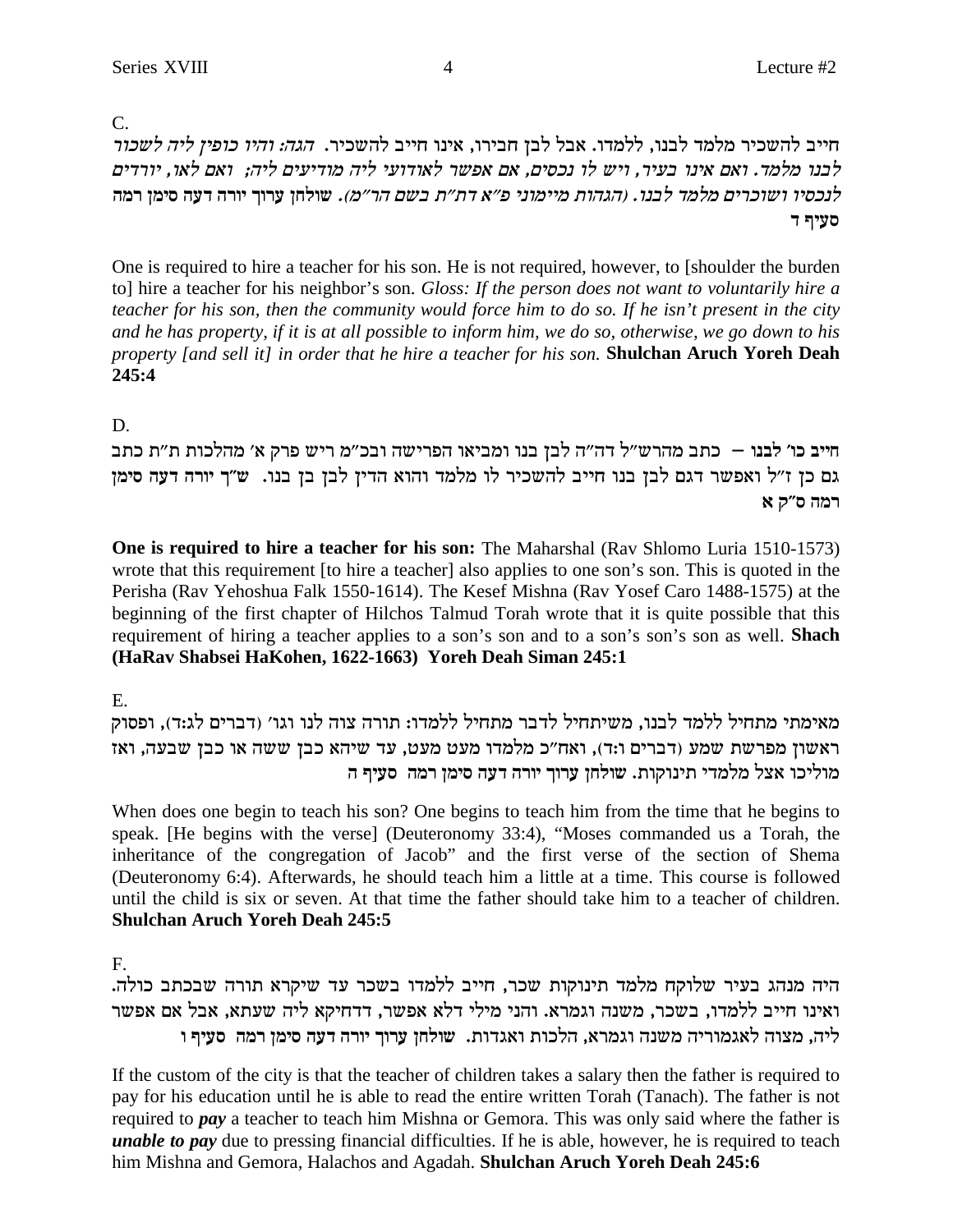G.

מושיבין מלמדי תינוקות בכל עיר ועיר. וכל עיר שאין בה מלמד תינוקות, מחרימין אנשי העיר עד שיושיבו מלמד תינוקות. ואם לא הושיבו, מחריבין העיר, שאין העולם מתקיים אלא בהבל פיהם של **f sirq dnx oniq drc dxei jexr ogley** .('b sirq b"qw htynd oyega oiire) .oax zia ly zewepiz

We are required to place teachers in every city. The inhabitants of any city which do not comply with this rule and do not have a teacher for their children are to be placed in *cherem* (excommunication) until they comply and place a teacher in their community. If they don't comply, then the city is to be destroyed [by Divine decree], for the world is sustained solely through the breath of the children who study in *cheder* (their teacher's school). **Shulchan Aruch Yoreh Deah 245:7**

H.

m מכניסים התינוקות להתלמד, בן חמש שנים שלימות, ובפחות מכאן אין מכניסין אותן. ואם הוא כחוש, מכניסין אותו בן ו' שנים שלימות. *הגה: ומ״מ מיד שיהיה בן ג' שנים שלימות מלמדין* ,<br>אותו אותיות התורה, כדי שירגיל עצמו לקרות בתורה. (הרב אברבנאל בפירוש לאבות). שולחן ערוך **g sirq dnx oniq drc dxei**

We allow children to enter school after their fifth birthday and not before. If the child is weak, we enroll him after his sixth birthday, but not before. **Gloss:** *Nevertheless, as soon as he is three years old we teach him the aleph-bais in order that he be prepared to read the Torah.* **Shulchan Aruch Yoreh Deah 245:8**

... וכשאדם מכניס את בנו לתלמוד תורה כותבין לו את האותיות על לוח. ומרחיצין אותו ומלבישין אותו בגדים נקיים. ולשין לו ג׳ חלות של סלת בדבש. ובתולה לשה את העיסה. ומבשלים לו ג׳ ביצים. ומביאין לו תפוחים ומיני פירות ומחזרין אחר חכם וחשוב להוליכו לבית הספר. ומכסהו תחת כנפיו. ומעלהו לבית הכנסת. ומאכילין אותו חלות בדבש. ומן הביצים והפירות. ומקרין לו את האותיות. ואחר כך מחפים אותו בדבש ואומרים לו לחוך. ומחזיריז אותו לאמו אף מכוסה. וכשמתחילין ללומדו בתחילה מפתים אותו. ולבסוף רצועה על גביו. ופותחין לו בתורת כהנים תחילה ומרגילין אותו לנענע בגופו כשהוא לומד: וכשמגיע לחקת עולם. קורא אותו כעין ציבור. ועושה לו סעודה עליו: דע שדומה הענין כאילו הקריבו לפני הר סיני: דכת' ביום הזה באו מדבר סיני. ולא כת' ביום ההוא. אמרה תורה בכל יום ויום יהיה בעיניך כאילו הוא אותו יום שניתנה בו תורה. ללמדך שתנהוג בבניך כשתכניסהו לתלמוד תורה. כמנהג הזה לכסותו ולהעלותו. . . . דתניא א״ר יוסי מתחילין לתינוקות בסדר ויקרא אמר הקב״ה יבאו טהורים ויתעסקו בטהרות. ומעלה אני עליכם כאילו הקריבו קרבן לפני . . . והנהנה מסעודתו חייב לברכו. ולומר המקום יאיר עיניך בתורתו. כדרך שמברכין אותו בקבלת מילה שאומר כשם שנכנס לברית כן יכנס לתורה. כו׳ מחזור **ויטרי סימן תק"ח** 

When a person first brings in his child to study Torah, they write the letters of the aleph-bais on a tablet for the child. He is first washed and clothed in clean clothing. They knead especially for him three loaves (challos) made of fine flour and honey. A young girl is the one that does the kneading. They also cook for him three eggs and bring for him apples and other varieties of fruits. They make a point of having a prestigious scholar escort him to the school, he covers the child with his cloak and brings him to the synagogue. They then feed him the loaves with honey together with the eggs and fruit and they read for him the letters of the aleph bais. Afterwards, they cover the letters with honey and tell him to lick them. The child is then returned to his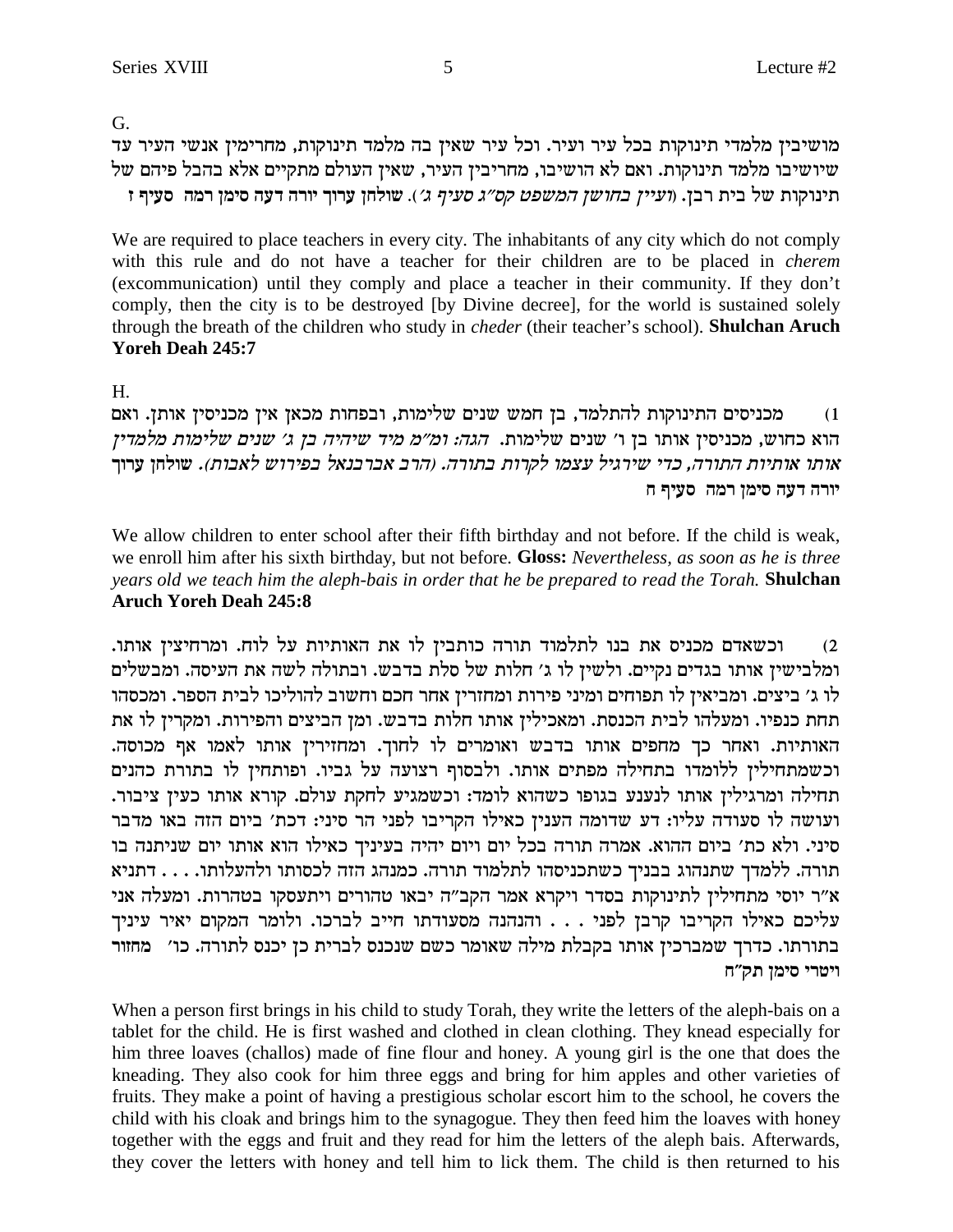mother, still covered. When they start to teach him, in the beginning, the child is enticed to do so, afterwards, the strap may be administered [if he is lax]. He begins his studies with *Toras* Kohanim (the Book of Leviticus) and we make him get in to the habit of moving his body (shokling) while he learns. When he gets to the verse (Lev. 3:17), "A perpetual statute", he reads it the way it is recited publicly in the synagogue. Afterwards, a festive meal is made [in his honor].

You should know that this [initiation] is considered as if he was brought before Mount Sinai, as it is written in Scripture (Exodus 19:1), "This day they came to the wilderness of Sinai." It is not written, "That day". The Torah is telling us that every day should be considered in your eyes as if the Torah was actually given in that same day. This teaches you how to act towards your child when you bring him in to study Torah. [You, therefore, pattern the event after the events of Mt.] Sinai]. You cover him up [like Moshe with the cloud] and bring him up [to receive the Torah]. ... Machzor Vitry 508

L.

אפילו תינוק שאינו מבין לקרות, לא יסלקוהו משם אלא ישב עם האחרים, אולי יבין. שולחן ערוך יורה דעה סימן רמה סעיף ט

We don't remove a student from the classroom, even if he is lacking comprehension and cannot read. Rather, he should sit with the others, for it is possible that over time he will catch on. Shulchan Aruch Yoreh Deah 245:9

J.

לא יכה אותו המלמד מכת אויב, מוסר אכזרי, לא בשוטים ולא במקל, אלא ברצועה קטנה. שולחן ערוך יורה דעה סימן רמה סעיף י

The teacher should not hit the child as if he was his enemy, disciplining him with cruelty. He should not use a whip or a rod but rather a small strap. Shulchan Aruch Yoreh Deah 245:10

 $K_{\cdot}$ 

יושב ומלמדם כל היום וקצת מהלילה, כדי לחנכם ללמוד ביום ובלילה. שולחן ערוך יורה דעה סימן רמה סעיף יא

The teacher should sit and teach them the entire day and part of the night, in order to train them to study day and night. Shulchan Aruch Yoreh Deah 245:11

 $\mathbf{L}$ 

לא יבטלו התינוקות כלל, חוץ מערב שבת וערב יום טוב בסוף היום. שולחן ערוך יורה דעה סימן רמה סעיף יב

With the exception of late Friday afternoon and the late afternoon of *Erev Yom Tov* (the day before a holiday), school children should not be released from their studies. Shulchan Aruch Yoreh Deah 245:12

M.

הגה: במקום שבני העיר מושיבין ביניהם מלמד תינוקות, ואין אביהן של תינוקות יכול לשכור לבניהם, ויצטרכו הקהל ליתן השכר, גובין לפי ממון. וכן בשכר החזן (ר״י נכ״ט ח״ג), ועיין בא״ח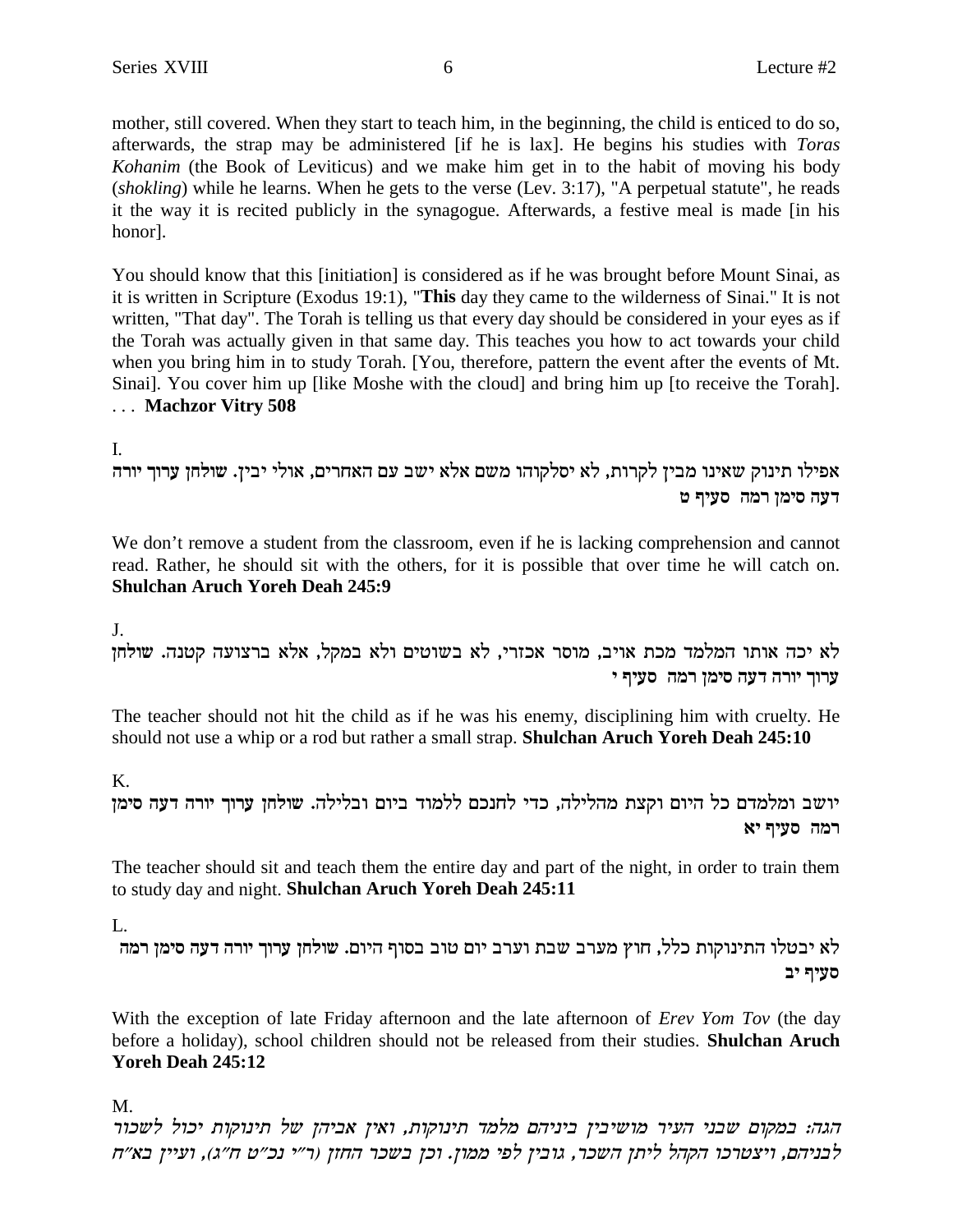סימן נ״ג סעיף כ״ג. וכן בנין בית הכנסת גובין לפי ממון (מהר״ם פאדוואה) . כל צרכי העיר, אע״פ שמקצתן אינן צריכין, כגון בית חתנות או מקוה וכדומה, אפילו הכי צריכין ליתן חלקן (מהר״י **b sirq bqw oniq htyn oyeg jexr ogley** . (upin

**Gloss:** *In a place where the members of the city have contracted a teacher for their children and the parents are not in a financial position to personally compensate him and the community, [therefore,] needs to pay him his wages, [all of] the members of the community are assessed in accordance with their wealth. Similarly, [all of the members of the community are assessed] when it comes to paying for a Chazan . . . and for the building of a synagogue. All of the needs of a community are treated in a similar manner, even though the [taxpayer] may not personally need them, such as a hall for weddings or a mikveh etc. Even so, they are required to pay their share. (MahaRi Mintz 1408 -1506).* **Shulchan Aruch Choshen Mishpat 163:3**

#### IV. Torah Study Outside the Community

My first position as family tutor was an hour's distance from my home. The family was that of a miserable farmer in a still more miserable village; and my salary was five thalers in Polish money. The poverty, ignorance, and crudeness which prevailed in this house were indescribable. The farmer himself was a man of about fifty years, the whole of whose face was overgrown with hair, ending in a dirty, thick beard, as black as pitch. His language was a sort of muttering, intelligible only to the boors with whom he daily associated. Not only was he ignorant of Hebrew, but he could not speak a word of Yiddish; his only language was Russian, the common patois of the peasantry. His wife and children were of the same stamp. Their home was a hovel of smoke, black as coal within and without, with no chimney, but merely a small aperture in the roof for the smoke; this opening was carefully closed as soon as the fire died down, so that the heat might not escape.

In this magnificent dwelling, the peasants sit on the bare ground; you dare not sit higher if you do not wish to be suffocated with the smoke. Here they guzzle their whiskey and make an uproar, while the people of the house sit in a corner. I usually took my place behind the stove with my dirty, half-naked pupils, and expounded to them out of an old tattered Bible, from Hebrew into Russian-Yiddish. All this made such a splendid group as deserved to be sketched only by a Hogarth (William, English artist who won fame chiefly for his moral and satirical engravings and portraits, who lived between 1697-1764), and to be sung only by a Butler (Samuel, English satirist who lived between 1612-1680). It may be easily imagined how wretched my condition here must have been. Brandy became my sole comfort, and made me forget all my misery. To top it all, a regiment of Russians, who were then rioting with every conceivable cruelty on the estates of Prince Radzivil, was stationed in the village and its vicinity. The house was constantly full of drunken Russians, who committed all sorts of excesses, hewed tables and benches to pieces, hurled glasses and bottles into the faces of their hosts, and so on. My other positions as tutor were more or less similar. **Lebens Geshichte (Autobiography), Solomon Maimon (1754 - 1800), Chapter 15**

V. The Honor Given to the Torah Scholar

#### A.

 $\lambda$ עמוד התורה – המפורסמות אין צריכין ראיה שלא היתה כל כך הרבה תורה בכל תפוצות ישראל כמו במדינת פולין, בכל קהלה וקהלה היו תופסין ישיבות, והיו מרבין שכר לראש ישיבה שלהם, כדי שיוכל לתפוס ישיבה בלא דאגה ולהיות תורתו אומנתו. ולא יצא ראש הישיבה כל השנה מפתח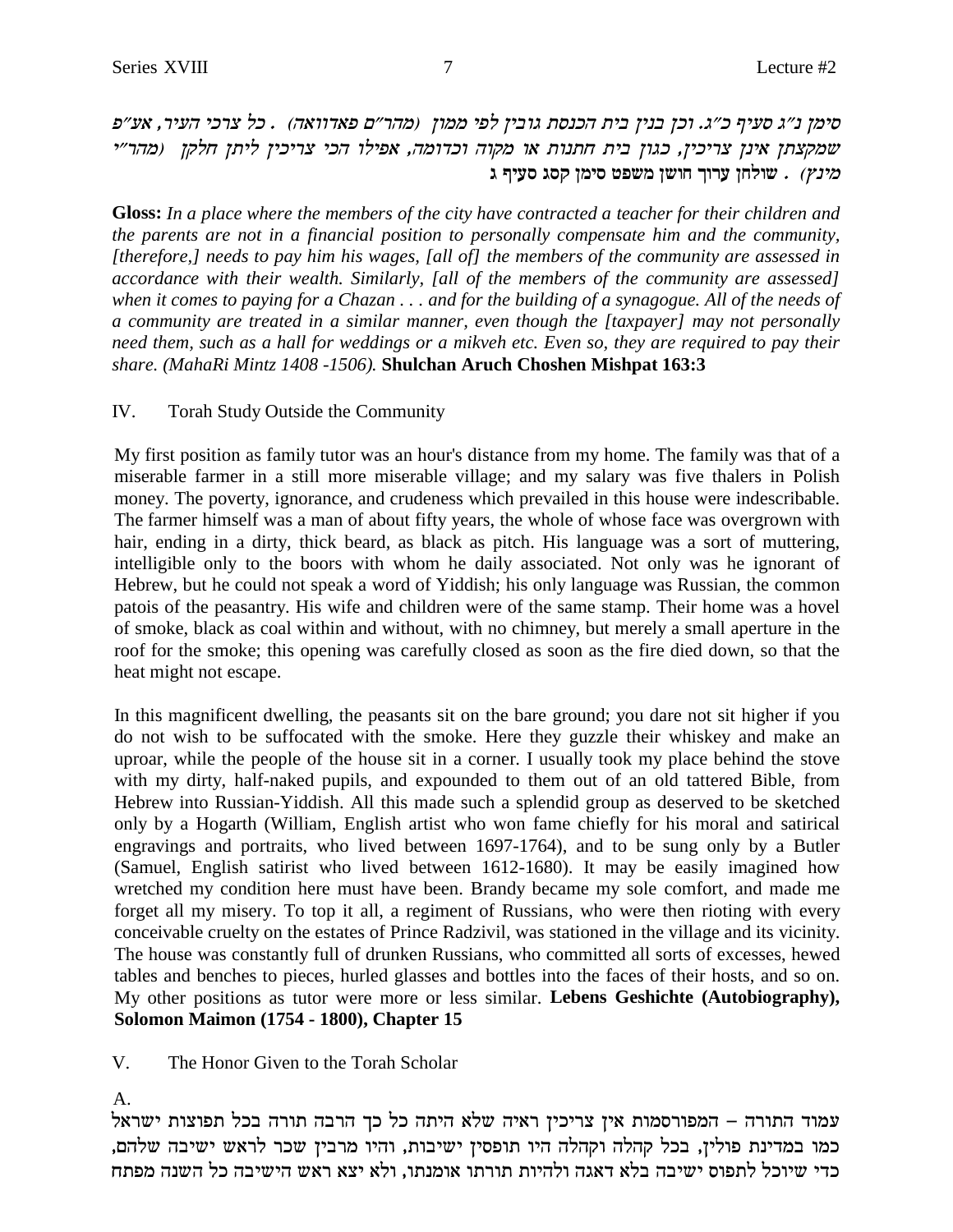ביתו לחוץ, אם לא מבית המדרש לבית הכנסת וישב תמיד יום ולילה ועסק בתורה. בכל קהלה וקהלה היו מחזיקים בחורים ומספיקים להם ממון, דבר קצוב בכל שבוע שילמדו אצל ראש הישיבה, והיו מחזיקים לכל בחור לפחות שני נערים שילמדו אצלו שיוציא גפ״ת מן הפה מה שלמד ויהיה רגיל לפלפל, והיו נותנים לנערים אכילה מקופה של צדקה או מן התמחוי, ואם היתה קהלה של חמשים בעלי בתים היו מחזיקין לא פחות משלשים בחורים ונערים, והיה בחור אחד עם שני נעריו אצל בעל הבית א׳, ולפחות שהיה אוכל הבחור תמיד על שלחנו כאחד מבניו אעפ״י שהיתה לבחור הספקה מן הקהל היה בעל הבית מוותר לו אכילה ושתיה מה שצריך, וקצת בעלי בתים הנדיבים היו 'נותנים גם לנערים להיות מאוכלי שולחנם תמיד ג׳ נפשות והיו נותנים אכילה ושתיה כל השנה. ס יון המצולה מר׳ נתן נטע הנובר

**Poland, the pillar of Torah:** There is no need to offer proofs for something that is common knowledge. There was never so much Torah learning throughout all of the diaspora of Israel as in the land of Poland. Every single community supported a yeshiva. They would give sufficient support to their Rosh Yeshiva so that he would be able to conduct the studies without financial worry so that the study of Torah would be his sole occupation. The Rosh Yeshiva would never leave his home throughout the year except to go to and from the *Bais HaMedrash* (study hall) to the *Bais HaKnesses* (synagogue). He would sit there day and night and would be involved [only] in Torah study. Every community would support *bochurim* (older students) and would provide them with a fixed weekly income so that they would be able to study with the Rosh Yeshivah. They would [also] give each *bochur* at least two boys (younger students) to teach in order to articulate the *gephes* (gemora, pairush, tosefos) that he studied and in order to become accustomed to *pilpul*. They would give the boys food from the charity fund or from a special food collection. If the community consisted of fifty householders (*baale batim*), they would support at least thirty *bochurim* and boys. One *bochur* with two boys would stay at the home of a householder. At the very least, the *bochur* would eat on a regular basis at his table like one of his family. Even though the *bochur* had a sufficient stipend from the community, the householder would, [as a rule,] not charge him for the food and drink that he needed. Some of the generous householders would treat the boys like members of the family and provide all three of them with food and drink throughout the year. **Sefer Yaven HaMetzulah by R. Nasan Nota Hanover**

#### B.

, וכמעט שלא היה בית בכל מדינת פולין שלא היו לומדים בו תורה, או בעל הבית בעצמו היה למדן או בנו או חתנו היו לומדים, או בחור א׳ מאוכלי שלחנו, ולפעמים היו כולם יחד בבית א׳. היו מקיימין כל ג׳ דברים שאמר רבא במסכת שבת פ״ב (כג:) אמר רבא מאן דרחים רבנן הוה ליה בנין .<br>רבנז, מאז דמוקיר רבנז הוה ליה חתניז רבנז, דדחיל מרבנז הוא גופיה הוי צורבא מרבנז, ולכז היו בכל קהלה וקהלה הרבה חכמים, אם היתה קהלה מחמשים בעלי בתים היו שם עשרים חכמים שנקראו מורינו, או בשם החבר, וראש הישיבה היה על כולם וכל החכמים היו נכנעים תחתיו והיו הולכין אצל הר"י על הישיבה. שם

There was almost no home in all of Poland where Torah was not learned. Either the householder was a scholar, or his son or son-in-law were scholars, or a *bachur* was a member of his household. Sometimes, all of the above together existed in one house. They fulfilled all three things that Rava stated in the second chapter of the tractate Shabbos: Rava said: He who has compassion for Rabbis will have children that will become Rabbis. He who honors Rabbis will have sons-in-law Rabbis. He who is in awe of Rabbis will himself become a Rabbi. That is why there were many scholars in every single community. In a community of fifty householders there were twenty scholars who had the title, "Morainu" or "Chaver". The Rosh Yeshiva towered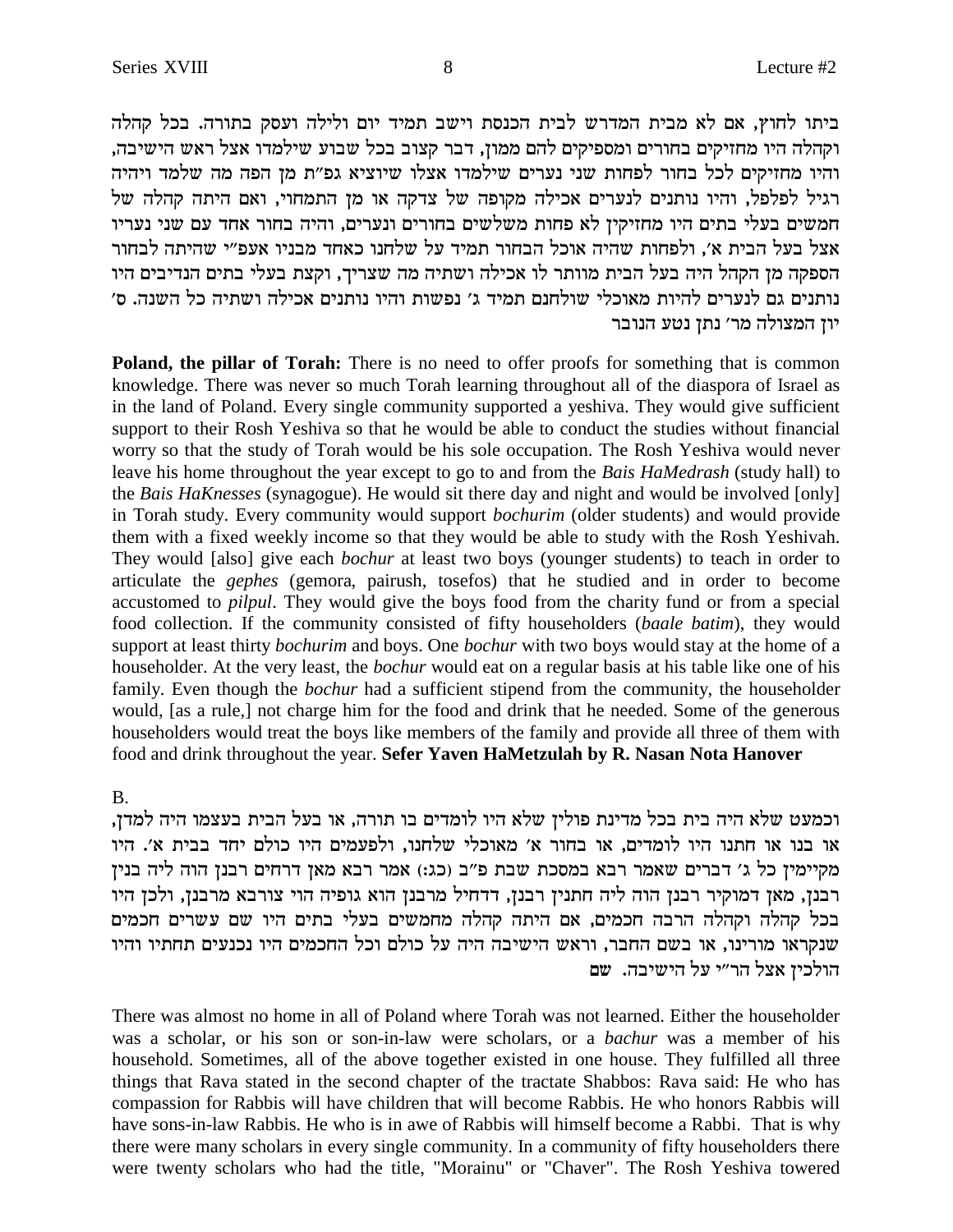above them and all of the scholars were subservient to him and would go to him to [study] in the yeshiva. Ibid.

#### $C_{\cdot}$

וכבוד גדול היה לראש ישיבה בכל קהלה, ודבריו נשמעין הן לעניים הן לעשירים ולא המיר איש את פיו, ובלעדו לא הרים איש את ידו ואת רגלו. ויגזור אומר ויקם והיה בידו מקל ורצועה להכות וללקות ולקנוס ולעשות חרפות לעוברי עבירה, ולתקן תקנות ולגדור גדר להפריש מאיסורים. ואעפ״י כן היו אוהבים לראש ישיבה. ומי שהיה לו מנה יפה כגון תרנגולים לר״י במחצה או בכולם, ושאר מתנות ממון או כסף וזהב פטומים וברבורים אבוסים ודגים טובים היה מכבד בו אין שיעור. וגם בבית הכנסת רוב מי שקונים מצוות היו מכבדים לר"י, ולראש ישיבה היה חיוב להיות שלישי מן העולין לקרות בתורה בשבת ויום ראשון של יום טוב עכ"פ, ואם היה הראש ישיבה כהן או לוי היה חיוב שלו להיות כהן או לוי או אחרון אעפ"י שהיו הרבה כהנים או לוים בבית הכנסת. שם

In every community, the Rosh Yeshiva was highly honored. Whether one was rich or poor, his words were followed and no one dared to oppose him. [Figuratively,] no one lifted his hand or foot without his permission. What he decreed became law. He had the power to inflict corporal punishment, to fine and publicly shame those who violated the law and to institute legislation in order to insure the moral integrity of the community. Despite all of this, they loved the Rosh Yeshiva. If one would have a choice piece of food, such as chicken, he would give half or all of it away to the Rosh Yeshiva. They would constantly honor him with other gifts such as money, silver, gold, specially fed cattle or fowl, or fish of superior quality. Also in the synagogue, most of the people who purchased *mitzvohs* would honor the Rosh Yeshiva [with the *mitzva*]. The Rosh Yeshiva had the *chiuv* (the automatic right) to *shilishi* (the third *aliyah*) on Shabbos and at least the first day of Yom Tov. If the Rosh Yeshiva was a Kohen or Levi, his *chiuv* was the aliyah of Kohen or Levi or acharon. This was the case even though there were many Kohanim or Leviim in the synagogue. Ibid.

#### D.

ולא יצא אדם בשבת ויו"ט מבית הכנסת עד שהלך מתחילה ראש הישיבה ואחריו בני ישיבה שלו ואחר כך כל הקהל, והיו מלוין אותו עד ביתו, וביו"ט הלך כל הקהל אחריו לביתו לקבל פני הרגל, ומזה נקנאו כל החכמים והיו לומדים בתמידות שיבאו גם כן לידי מעלה זו להיות ראש ישיבה באיזו קהלה, ומתוך שלא לשמה בא לשמה ומלאה הארץ דעה. שם

No one left the synagogue on Shabbos or Yom Tov until the Rosh Yeshiva first departed, followed by the student body of his yeshiva. Afterwards, the rest of the community would leave and would escort him all the way to his house. At [the onset of] Yom Tov, everyone would walk over to his house in order to welcome the approach of the holiday. The [great honor afforded the Rosh Yeshival would serve as an incentive for all of the scholars who would constantly devote themselves to study so that they, too, would reach such a level as to be appointed a Rosh Yeshiva in some community. [As the Talmud points out:] The observance and study of Torah for an ulterior motive will eventually lead to observance and study for its own sake. Through this, the whole country became filled with the knowledge [of the Torah]. **Ibid.** 

E.

לא יצא אדם למשא ומתן שלו עד שישמע דברי תורה מפי שום חכם, או פי׳ רש״י על התורה או נביאים או כתובים, או משניות או דינים מה שלבו חפץ. ס׳ יון המצולה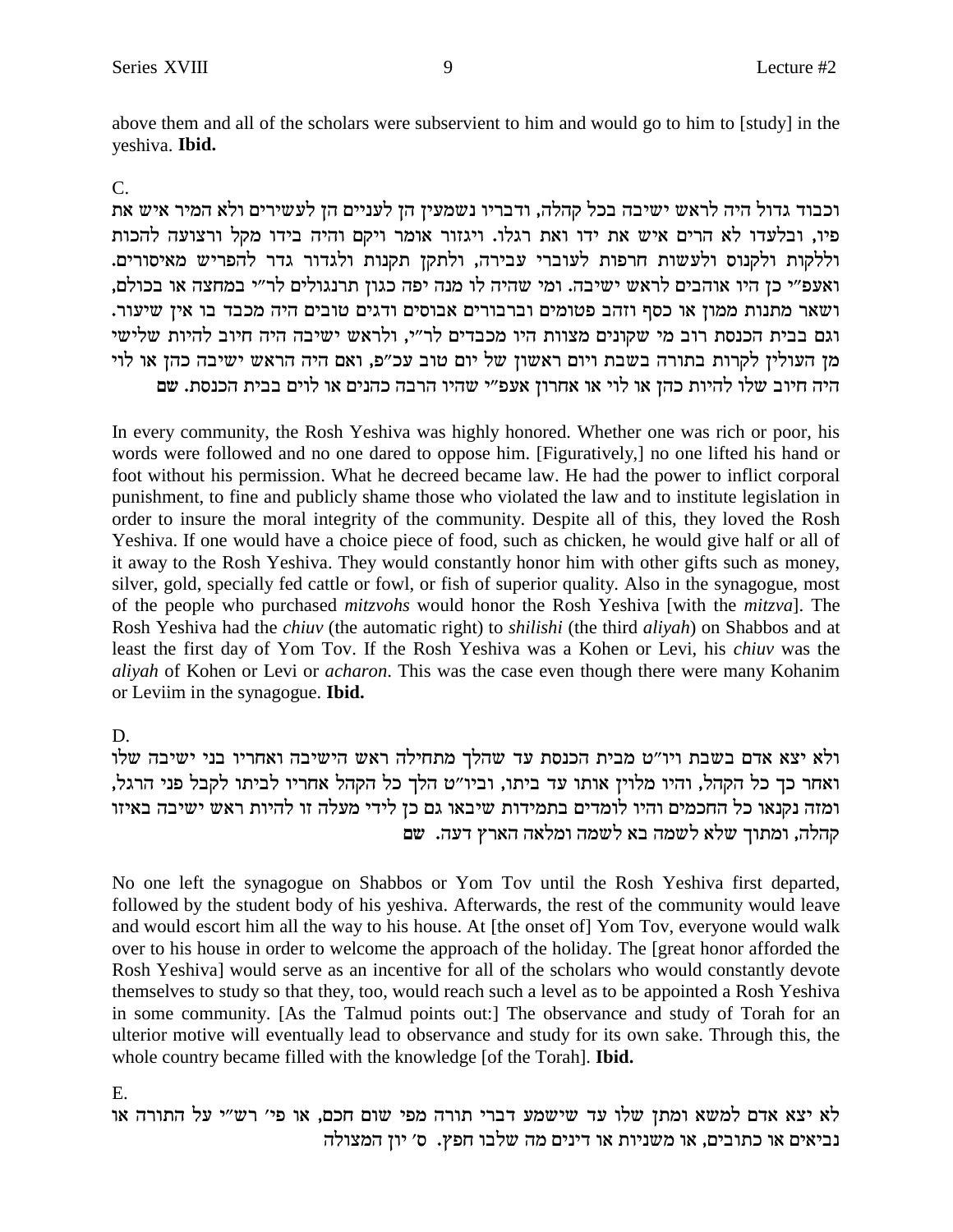No man left [in the morning] to his business without hearing words of Torah delivered by a scholar, whether it be Rashi's commentary to the Torah or Prophets or Holy Writings, or Mishnayos, or practical halacha. [Each one] studied according to the desire of his heart. **Ibid.** 

#### $F_{\cdot}$

ויש מקילין עוד לומר דמותר לחכם ולתלמידיו לקבל הספקות מן הנותנים כדי להחזיק ידי  $(1)$ לומדי תורה, שעל ידי זה יכולין לעסוק בתורה בריוח. ומ״מ מי שאפשר לו להתפרנס היטב ממעשה ידיו ולעסוק בתורה, מדת חסידות הוא ומתת א–להים היא, אך אין זה מדת כל אדם, שא״א לכל אדם לעסוק בתורה ולהחכים בה ולהתפרנס בעצמו. (גם זה בתשובה הנזכרת). וכל זה דשרי היינו שנוטל פרס מן הצבור או הספקה קבועה, אבל אין לו לקבל דורונות מן הבריות. והא דאמרינן: כל המביא דורון לחכם כאלו מקריב בכורים, היינו בדורונות קטנים שכן דרך בני אדם להביא דורון קטן לאדם חשוב, אפילו הוא עם הארץ. (רבינו ירוחם בשם רבינו יונה). שולחן ערוך יורה דעה סימן רמו סעיף כא

There are those that are even more lenient and allow a scholar and his disciples to receive provisions from donors in order to strengthen the hands of those who study Torah, for through this they would be able to study Torah in [relative] comfort. Nevertheless, it is an act of piety and a G-d given gift for a person to support himself sufficiently and, at the same, time be involved in Torah study. This is not, however, something to be achieved by the common man, as it is impossible for every person to be involved and excel in Torah study while making a living at the same time.... All of this is allowed if one takes a stipend from the community or receives provisions [from donors] on a set and constant basis. One should not, however, receive presents from people. That which is stated (Kesubos 105b), "One who brings a gift to a scholar is considered as if he had offered first-fruits," is referring to a small gift, as it is customary to bring a small gift to a prestigious person, even if the person be unlearned. Shulchan Aruch Yoreh Deah 146:21

אבל אין לו לקבל דורונות כו׳ – ובכסף משנה שם משמע דאפילו דורונות מותר לקבל וכ״פ  $(2)$ מהרש"ל שם שאין הכרע בדבר ומאן דקפיד קפיד שהרי לא כתיב בקרא ולוקח מתנות ימות כו' ע"ש וגם הב"ח האריך בזה דמותר לראש ישיבה או אב"ד לקבל מתנות עד שיתעשר שהוא כמו נשיא וכהן גדול עיין שם וכן נהגו: ש"ך יורה דעה סימן רמו ס"ק כא

**One should not, however, receive presents from people:** From the Kesef Mishneh it would seem than it is even permitted to receive gifts. The Maharshal understands this similarly, for there is no clarity in the matter. He who is scrupulous [not to take] is [allowed to be] scrupulous [but neverthless it is not forbidden], for it does not say in Scripture, "A taker of gifts will die." ... The Bach also elaborates on this matter and states that a Rosh Yeshiva or Av Bais Din is allowed to take gifts to the extent that he would become wealthy, for he is akin to the Nasi or Kohen Gadol (High Priest). See [his responsum]. This is the common custom. Shach Yoreh Deah 246:21

ראיתי בשאלות ותשובות הב״ח בסי׳ נ״ב שמביא ראי׳ מכמה מאמרי רז״ל המורים באצבע  $(3)$ שניתן רשות לראש ישיבה ליהנות ולהתפרנס ע"י המתנות ומותר לו לקבל כ"כ עד שיתעשר ע"ש. ותמה אני למה לא הביא גמרא ערוכה סוף פר׳ הזרוע והלחיים דאמרינן ההוא שקא דדינרי דאתי לבי׳ מדרשא ופי׳ רש״י דינרי זהב שלחו ממקום אחר לבני ישיבה קדים רבי אמי וזכה בהן והיכי עביד הכי והא כתיב ונתן ולא שיטול מעצמו ומשנינן אדם חשוב שאני דתניא והכהן הגדול מאחיו גדלהו משל אחיו ופי' רש"י אדם חשוב כגון ממונה ראש ישיבה יכול לקדם ולזכו' שהרי עליו לגדלו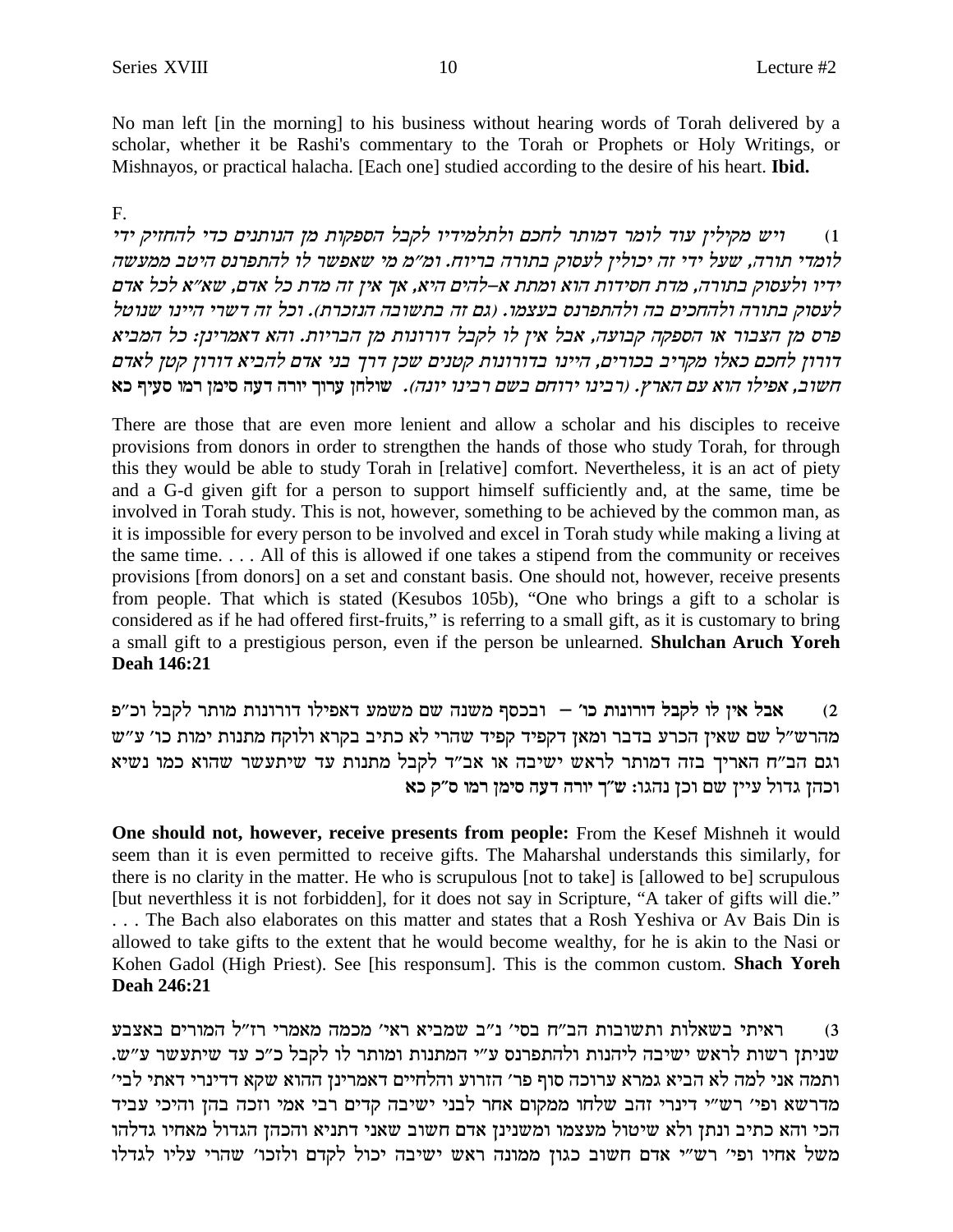ולהעשירו אפי׳ משלו וכל שכן ממאי דאתי לי׳ מעלמא עכ״ל נשמע מזה שחיוב על כל אחד לגדל ולהעשיר לראש ישיבה ולא הי׳ צריך ראיות לזה וק״ו הוא דהתם לענין שלא נתנו לו התלמידי׳ מדעת' הוצרך רש"י ללמוד ק"ו לדאתי מעלמ' אבל היכא דנותני' לו הק"ו הוא איפכא דמה הכא שלא זיכה לו שום אדם ואפשר דדעת הנותן הי׳ לזכות לתלמידי׳ עניי׳ מבני ישיבה אפילו הכי קדם הוא וזכה ק"ו היכא שנדיב לב מנדב וניחא לי' לזכות לראש ישיבה שאין כאן חשש ונידנוד איסור וכבר אמרו הרוצה להנות יהנה: שו״ת פנים מאירות חלק א סימן עט

#### VI. Criticisms of the Educational System

 $A_{1}$ 

והנה הבחורים רכי השנים אם היה בהם גרסא דינקותא אין ספק כלל שהיו רגילים ויודעים כמה וכמה מסכתות קודם שיכנסו לחופה לישא נשים, ועתה אין להם מאומה בידם, והכל בשביל שלמודם תוס׳ דבר שהוא הוספה וכי לא היה טוב יותר שיקנה גוף התלמוד קודם, והכל בשביל שנדפסו התוספות אצל הגמרא. ואלו נדפסו פסקי הרא"ש ושאר חדושים שחברו האחרונים מנוחתם כבוד אצל הגמרא היו הכל לומדים על שטת ההלכה אף הנערים הקטנים, כי מה לנערים אל דברים אלו שדבר זה גורם לו שאינו עומד על שטת ההלכה על בוריה, כי איך הגדולים והקטנים ישוו יחד בלמודם, ואם אומרים לאבי הנער שיניח ללמוד את בנו שטת ההלכה ולא ילמוד עדיין התוספות, כאלו אומרים לו שלא ילמוד כלל כי אין האב חפץ רק בשם, והנה הארכנו בזה בפרק שני גם במקום אחר ובכמה מקומות עוררתי בלב נשבר ונדכה על שבר התורה, כי לגודל התקלה והמכשול הזה אשר הוא תחת ידינו לא יספיק לדבר מזה. ואם היינו מספרים לא היה אפשר לספר כי היה משמע שאין עוד חסרונות רק אלו . . . מהר״ל מפראג, נתיבות עולם נתיב התורה פרק ה׳

**B.** 

גלות המר והארוך [היא שדחקה אותם] שלא היה בידם יכלת ללמד את בניהם את כל החכמות על כן ראו אבותינו הקדושים ובפרט חסידי אשכנז למשוך את בניהם אחר התלמוד בלבד ולהרגילם ולחנכם אחר הספר הקדוש הזה כי בו חכמה ויראת ד' במקום אחד והוא הלחם והמזון האמתי אשר בצלו נחיה בגויים. ס׳ עץ חיים מר׳ חיים בר׳ בצלאל אחי המהר״ל מפראג

This bitter and long *golus* (exile) is what forced them, for they were unable to teach their children all the areas of wisdom. Therefore, our holy forefathers saw, especially the Chasidei Ashkenaz, to only attract their children to the study of the Talmud and to accustom them and initiate them to this holy work. For, in it lies wisdom and the fear of G-d, all in one place. It is the true bread and sustenance and affords us the protection to live amongst the Gentiles. Sefer Aitz Chaim, authored by R. Betzalel, the brother of the Maharal of Prague

 $C_{\cdot}$ 

והשיב לב אבות על הבנים תחילה, שהת"ח שנק' אבות, יעזבו השנאה שבלבם תחלה על בנים שהם המון עם. וע״י זו השיב לב המון עם אל אבותם שהם ת״ח, שיהיה אחדות אחד בעולם, כי כמים אל הפנים וגו' והבן זה. ס' תולדות יעקב יוסף פר' שלח אות א'

Initially, "He will turn the heart of the fathers to the children" (Malachi 3:24), because the Torah scholars, who are referred to as "fathers", will forsake the hatred which they harbor in their hearts for the "children" which refers to the masses. Through this, He will turn the hearts of the masses to their "fathers" which means the Torah scholars, so that there will be a unity in the [Jewish] world, as [is stated in Proverbs 27:19,] "Just as water reflects the image of one's face, so too does the heart reflect the feelings of the other one's heart." Sefer Toldos Yaakov Yosef, **Parshas Shlach 1** 

11